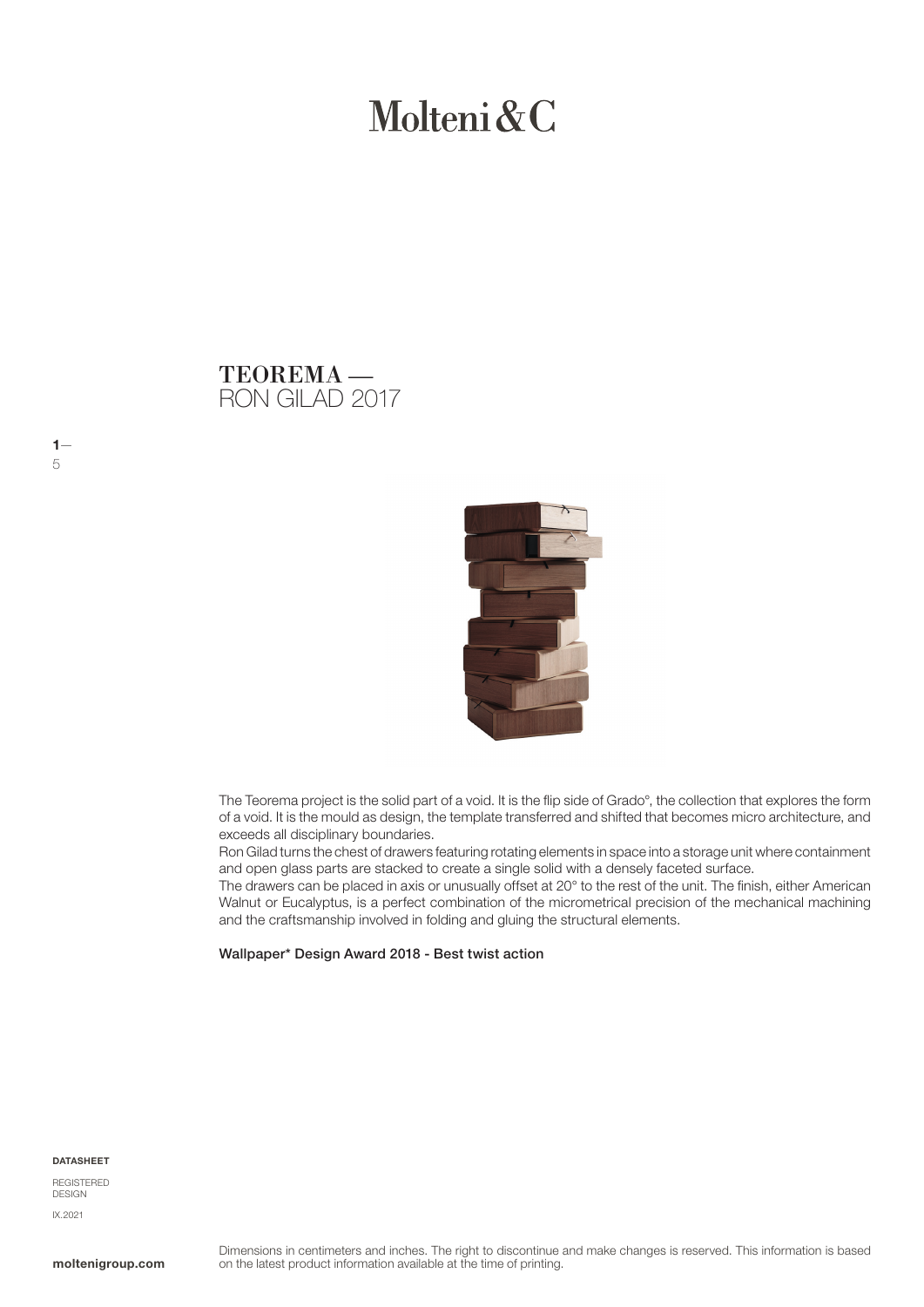TEOREMA— RON GILAD 2017

Molteni&C

#### FINISHES

STRUCTURE FINISHES American walnut eucalyptus

HANDLE FINISH shiny chrome

## NOTES

- Units with code GCS50/15 can be set on the marble base of small tables 45° GXT4-5-6.
- ▶ Open compartment units can hold only one stacked element.



# TECHNICAL INFORMATION

# **STRUCTURE**

Medium density fibre panel covered with Eucalyptus wood veneer (Eucalyptus globulus) and American walnut veneer (Juglans nigra), processed and curved. In the version with drawers, the structure is reinforced internally with metal plates.

## FRONT AND BACK

Medium density fibre panel covered with Eucalyptus wood veneer (Eucalyptus globulus) and American walnut veneer (Juglans nigra). Handle in die-cast chromed metal.

DRAWER INTERIOR SIDES AND BOTTOM Particleboard with melamine facing.

#### BASE

Painted metal sheet with adjustable feet and plastic floor slides.









REGISTERED DESIGN IX.2021



Dimensions in centimeters and inches. The right to discontinue and make changes is reserved. This information is based **moltenigroup.com** on the latest product information available at the time of printing.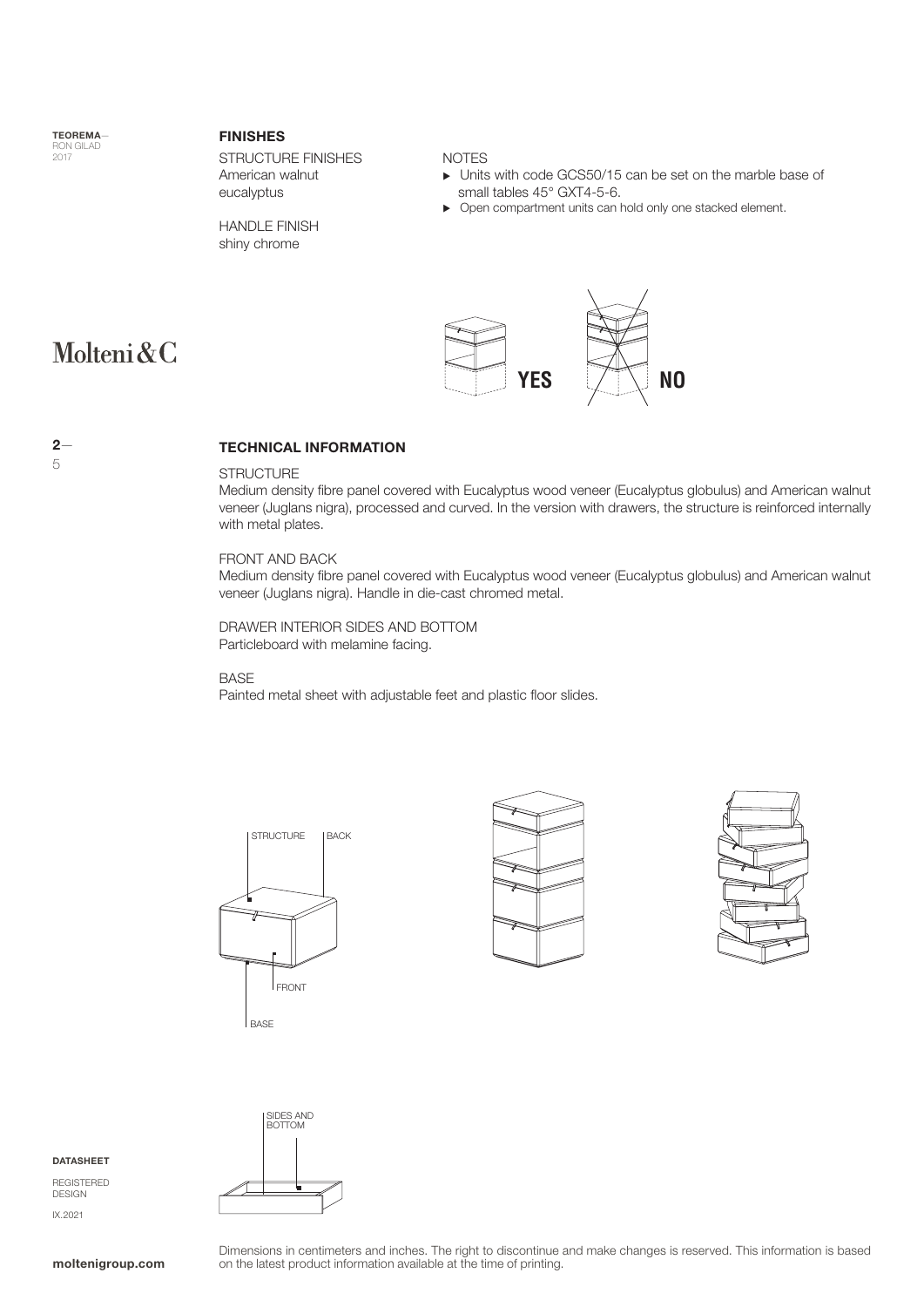# TEOREMA— RON GILAD 2017

# DIMENSIONS

with base

usable space D 37,7 H 6,8 W 42,6









50 19<sup>5</sup>/8"

 $\overline{\phantom{0}}$ 

Examples of use with small table (set on marble shelf)



floor standing



to stack or set on lower shelf of marble small table

50  $19\frac{5}{8}$ " 15 5 7/8"

ន|<br>ន|ី<br>អ

នា់<br>ខ<sup>្រ</sup>ី



5

with base usable space

D 37,7 H 18,8 W 42,6





 $\frac{32}{1258}$ 

| 50         | 50           |
|------------|--------------|
| $19^{5}/s$ | $19^{5}/s$ " |
|            |              |



floor standing to stack

with base open compartment

GGT50/30 GGS50/30



 $19\frac{5}{8}$ "



floor standing





to stack

#### DATASHEET

REGISTERED DESIGN IX.2021

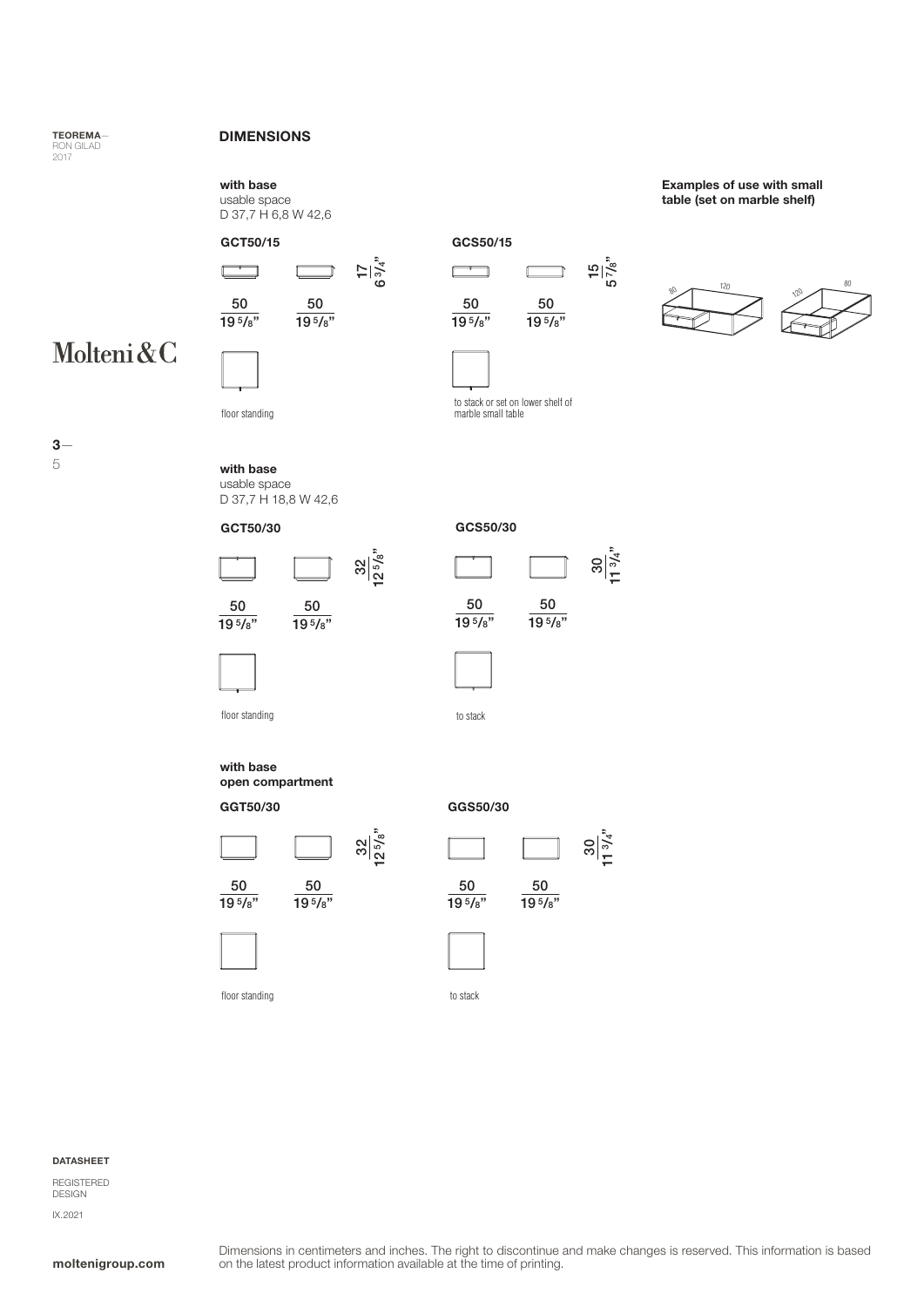

 $4-$ 

5

# vertical compositions







47 18 1/2"



WC47/03

Ë



77 30 3/8"



77 30 3/8"





# vertical compositions

### WC92/01





WC92/02







42 1/8"



#### DATASHEET

REGISTERED DESIGN IX.2021

Dimensions in centimeters and inches. The right to discontinue and make changes is reserved. This information is based **moltenigroup.com** on the latest product information available at the time of printing.